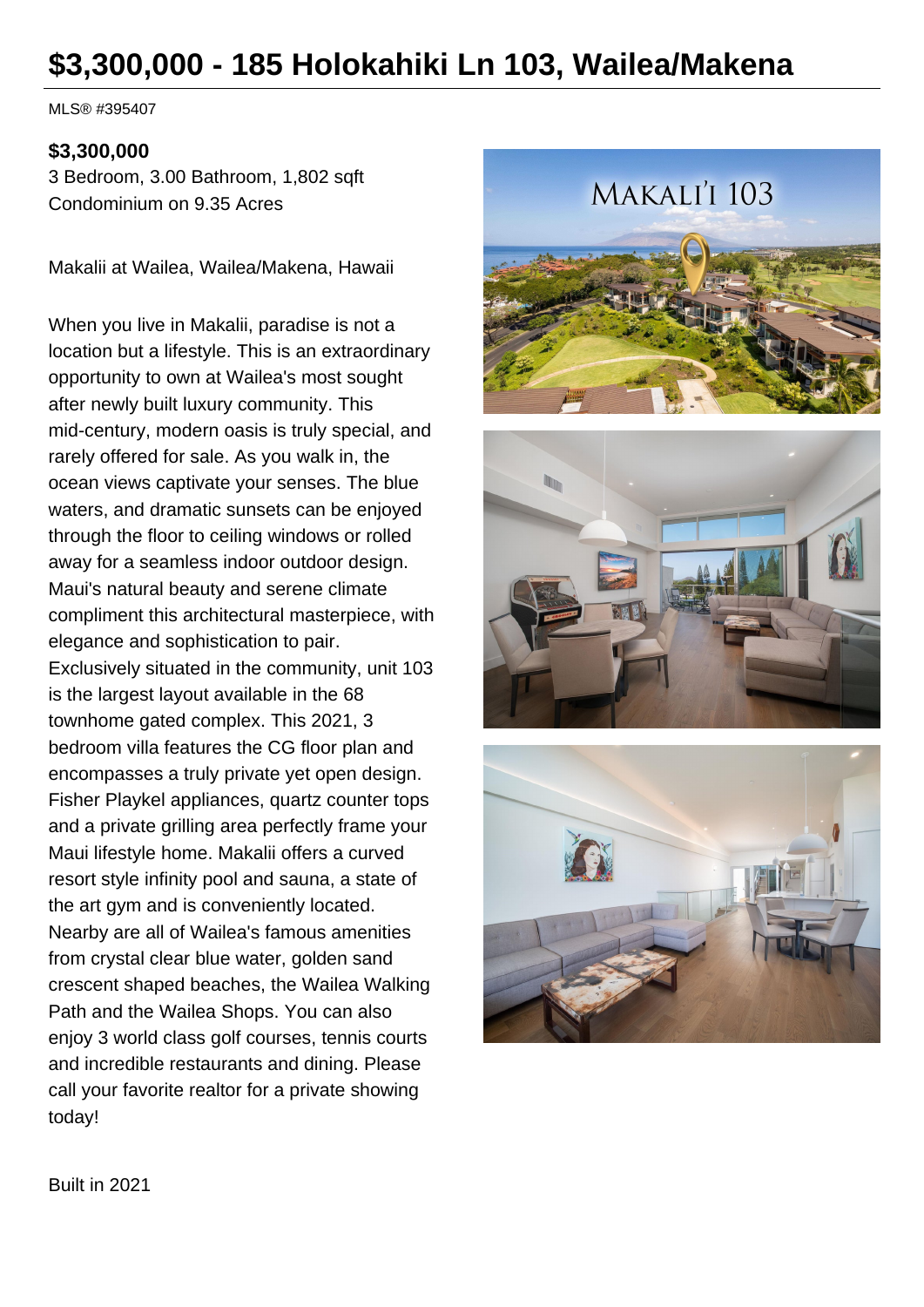### **Essential Information**

| MLS@#                            | 395407                           |
|----------------------------------|----------------------------------|
| Price                            | \$3,300,000                      |
| Bedrooms                         | 3                                |
| Bathrooms                        | 3.00                             |
| Square Footage                   | 1,802                            |
| <b>Land Tenure</b>               | Fee Simple                       |
| Acres                            | 9.35                             |
| <b>Year Built</b>                | 2021                             |
| <b>Type</b>                      | Condominium                      |
| Sub-Type                         | Condo                            |
| <b>Style</b>                     | Low-Rise 1-3 Stories, Town House |
| <b>Status</b>                    | Pending - Cont. To Show          |
| <b>Short-Term Rental Allowed</b> | No                               |

## **Community Information**

| Address              | 185 Holokahiki Ln 103 |
|----------------------|-----------------------|
| Area                 | Wailea/Makena         |
| Subdivision          | Makalii at Wailea     |
| City                 | Wailea/Makena         |
| <b>Building Name</b> | Makalii at Wailea     |
| <b>State</b>         | Hawaii                |
| Zip Code             | 96753                 |

## **Amenities**

| <b>Utilities</b>      | County Water, Underground Electricity, Telephone, TV Cable |
|-----------------------|------------------------------------------------------------|
| <b>Features</b>       | Exercise Room, Club House, Bar-B-Que, Spa/Hot Tub          |
| <b>Parking Spaces</b> | 2                                                          |
| Garages               | Yes                                                        |
| View                  | Ocean                                                      |
| Is Waterfront         | Yes                                                        |
| Waterfront            | <b>Across Street from Ocean</b>                            |
| Has Pool              | Yes                                                        |
| Pool                  | Heated, In-Ground                                          |

### **Interior**

| Interior                 | Wood |                                                                       |  |  |
|--------------------------|------|-----------------------------------------------------------------------|--|--|
| <b>Interior Features</b> |      | Auto Garage Door Opener, Ceiling Fan(s), Dishwasher, Disposal, Dryer, |  |  |
|                          |      | Microwave, Range, Refrigerator, Smoke/Heat Detector, TV Cable,        |  |  |